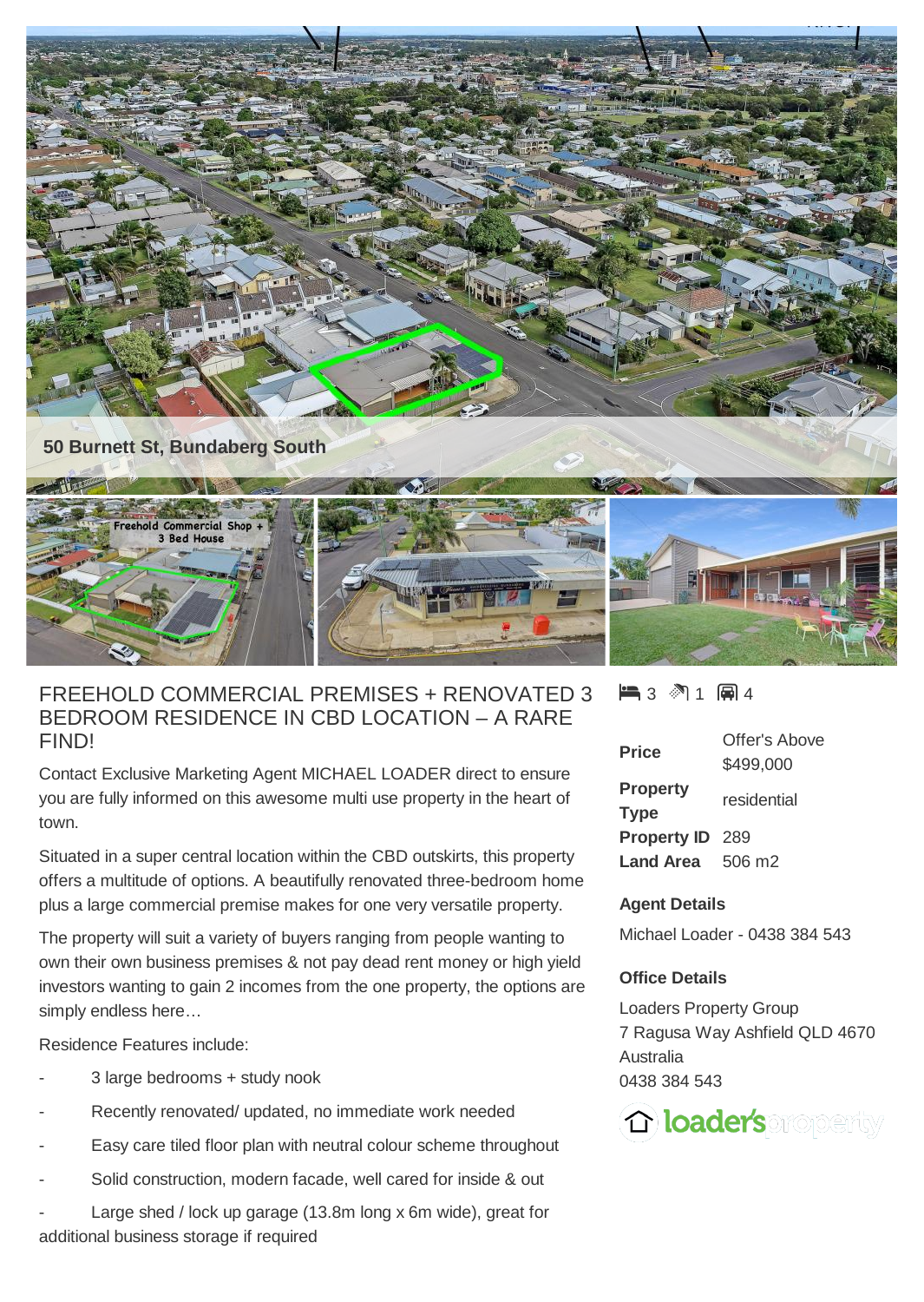Generous sized lounge area + separate dining room, A/C

Large master suite

Centrally located kitchen with plenty of bench/ cupboard space, security screens

Modern main bathroom features shower, single vanity + separate toilet

Full 6-foot privacy fencing to the perimeter, private & secure, remote gate entry

Lovely full length front patio for the entertainer

Small yard for the children/ pets, Easy care gardens & minimal lawn to mow

Central location withing a short 2 min walk to everything

100% FLOOD FREE property

Family friendly area, close by are a variety of parks, bike track, shops & schooling

Investors this one offers amazing value with a current rental appraisal at \$400-\$420+ per week, absolute NO BRAINER!!! DO the sums, then call me!

- Currently tenanted at \$375 p/w (lease expiration October 2022 for those wanting to move into the home and start your business in the front shop)

All the hard work is done here

Commercial Shop front:

Fully renovated commercial premises which is in as new show room condition (currently setup as a hair dressing salon)

High Exposure site, tinted windows, FULL 12kw solar system to power the entire premises.

- Approximately 130m2 in floor space, currently set up and fully functioning successful hair salon

Stunning high end refurbishment featuring full epoxy flooring, new lighting, new cabinetry etc

Currently layout includes front reception area, open plan salon, separate office, storage room & kitchenette/ tea room

- Opportunity to purchase the premises as is (WIWO) or the current owner is happy to strip the hair dressing equipment etc. and sell as a bare premise (can be negotiated with current flexible owner open to all options)

- 24 hour security system in place & security sensor lights to the entire property

A variety of options with endless business opportunity, versatile & easily adaptable premises

A great opportunity for a hair dresser/ anyone in the beauty industry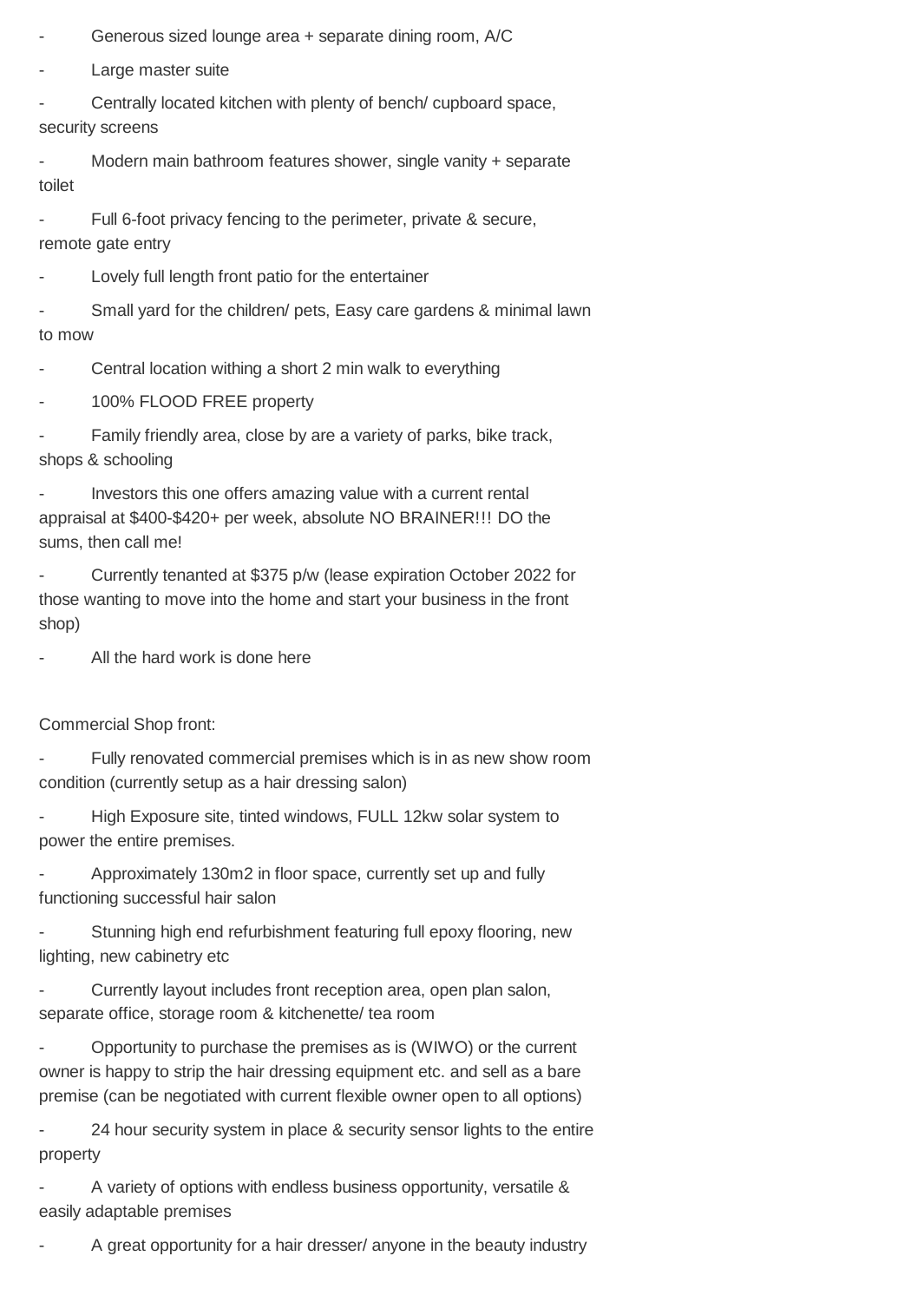to come in and continue/ expand current business (current owner happy to again open to all options)

Ability to relocate any business here with wide open space to make your own

Why pay rent when you can own this premises and earn an additional \$20k per annum off the attached house for FREE, this will almost take of your total loan based on today's interest rates!

Commercial rental appraisal at \$400 per week for the shop front + the house at \$400 per week, net return on offer of \$800+ per week or \$42,000 per annum

Rates \$2500 p/a (entire property), inclusive of water

Both commercial shop and residential house are on one title, corner block, high exposure business site

Properties in this area are highly sought after due to their close proximity to all amenities and the CBD

A truly unique property which is seldom found, owner changing direction and inviting all interest

IF YOU HAVE BEEN SEARCHING FOR A GREAT BUSINESS SITE WITH THE OPPORTUNITY TO LIVE ON OR OFF SITE THIS IS IT! OWNER IS FLEXIBLE ON TERMS & AWAITING YOUR INSPECTION! ALTERNATIVELY, THIS WOULD MAKE A GREAT DUAL INCOME INVESTMENT PROPERTY WITH HIGH RETURNS ON OFFER!

\*\*\*FOR FURTHER INFORMATION, OPEN TIMES & ADDITIONAL PHOTOS VISIT [www.loaderspropety.com.au\\*](http://www.loaderspropety.com.au/)\*\*

CONTACT EXCLUSIVE MARKETING AGENT MICHAEL LOADER TODAY TO ARRANGE YOUR INSPECTION OR TO SUBMIT YOUR OFFER!

Disclaimer: In preparing this document we have used our best endeavours to ensure that the information contained in this document is true and accurate, but accept no responsibility in respect to any errors, omissions, inaccuracies, or misstatements contained in this document. Prospective Purchasers should make their own enquiries to verify the information contained in the document\*

At a Glance: Land size: 506m2

Zoning: Commercial Water: Town Water

House-Bedrooms: 3

Study: Yes (nook) Combined Lounge/Dining areas: 1 Bathrooms: 1